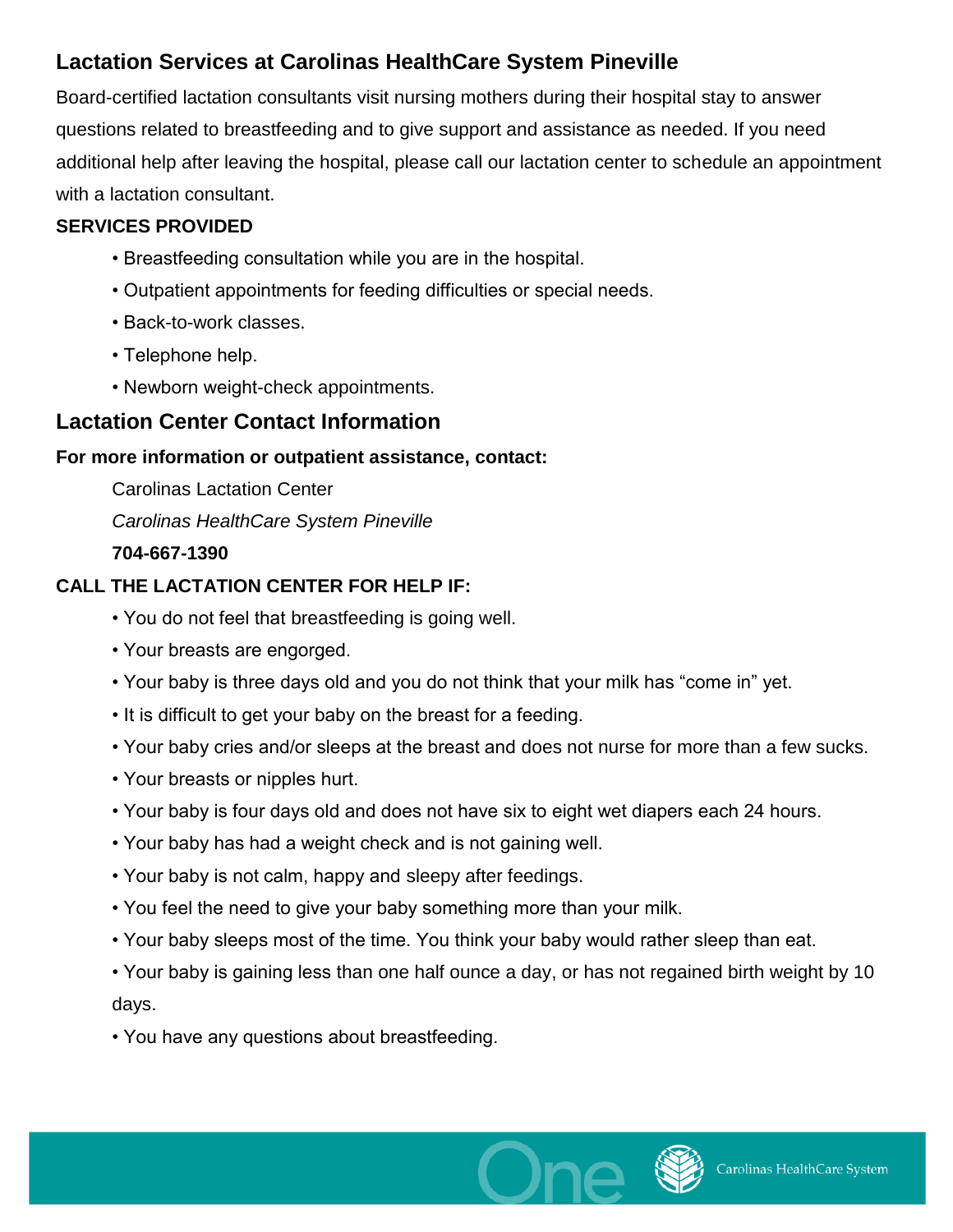# **Breastfeeding Support & Resources**

Erin 704-333-3805

| Lactation Support at Carolinas HealthCare System Pineville<br>704-667-1390<br>Call for a lactation appointment                                                                                                                |  |  |
|-------------------------------------------------------------------------------------------------------------------------------------------------------------------------------------------------------------------------------|--|--|
| Back to Work Class at Carolinas HealthCare System Pineville<br>*Registration is required<br>704-341-2500                                                                                                                      |  |  |
| <b>Club Milk at Destination Maternity</b><br>*Provided by Carolinas HealthCare System                                                                                                                                         |  |  |
| 3 <sup>rd</sup> Thursday of each month<br>704-355-2229<br>10:30AM                                                                                                                                                             |  |  |
| Carolina Community Maternity Center Breastfeeding Group<br>$2nd$ Saturday<br>803-802-9494<br>10:00AM<br>2848 Pleasant Rd Ft. Mill, SC                                                                                         |  |  |
| La Leche League of North Carolina - Charlotte Area<br>3 <sup>rd</sup> Saturday<br>Ballantyne:<br>10:00AM<br>Earth Fare 12235 N. Community House Rd<br>Margaret 704-971-5250<br>Melanie 704-553-9314<br>Melissa 980-404-9481   |  |  |
| 3 <sup>rd</sup> Wednesday<br>10:00AM<br><b>Charlotte North</b><br><b>Assurance United Methodist Church</b><br>9700 Mt. Holly-Huntersville Rd. Huntersville, NC 28078<br>Amy 704-609-6276                                      |  |  |
| 4 <sup>th</sup> Thursday<br><b>Charlotte South</b><br>10:00AM<br>Messiah Lutheran Church: 8300 Providence Rd (modular building)<br>Heather 704-845-4508<br>Shannon 704-340-3975<br>Priscilla 703-962-1616 (fluent in Spanish) |  |  |
| 3 <sup>rd</sup> Wednesday<br>Cotswold<br>10:30AM<br>Scottish Rite Temple: Randolph Rd<br>Laura 704-365-4047<br>Cynthia 704-643-5401                                                                                           |  |  |

Lake Norman Check Facebook page for LaLeche League of Lake Norman for information about this group